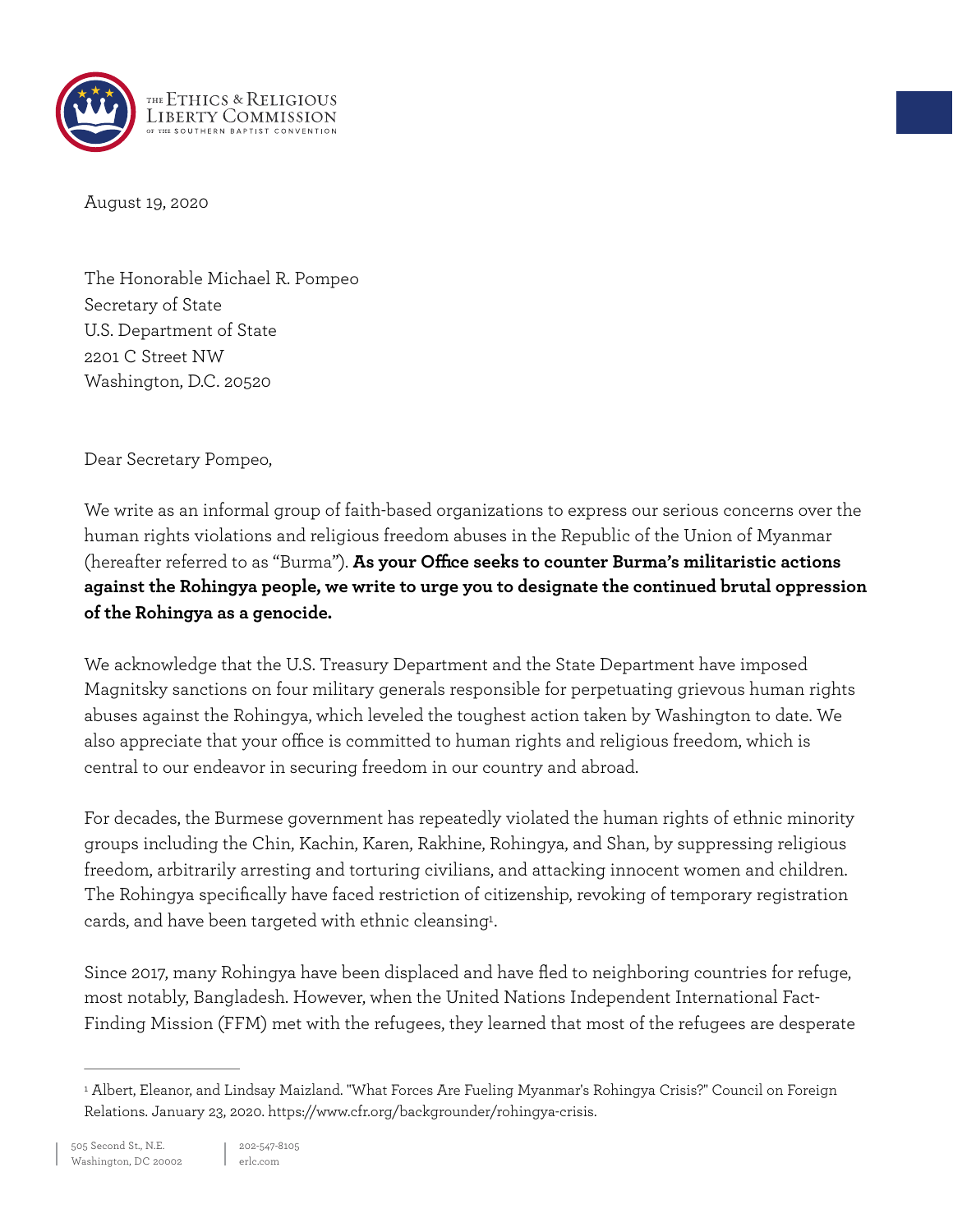to return home but must stay trapped in the refugee settlement, Cox's Bazar District, because of widespread persecution and violence.

Reports from the past few years are filled with stories of brutal violence, abduction, and sexual assault. Men have been routinely taken into custody or have gone into hiding to avoid arrest, leaving the women and children vulnerable to invasive house searches in which many women report being sexually assaulted while intruders searched for valuables and weapons. Further, the soldiers search for women to abduct them. Scores of Rohingya have been beaten and killed while trying to escape the attacks on their villages.

<span id="page-1-3"></span>Widescale attacks by Burmese security forces in late 2017 amounted to what your predecessor Secretary Tillerson labeled as ethnic cleansing<sup>[2](#page-1-0)</sup>. The assaults on Rohingya villages showed a pattern of intent and planning from the attackers. In some areas, the Rohingya villages were targeted while their non-Rohingya neighbors and critical infrastructure have been left unscathed. This presents both ethnic and religious persecution being propagated by the Burmese army. Homes, livestock, and personal property were also being destroyed as the Rohingya were forced to flee in terror.

<span id="page-1-4"></span>According to a State Department report entitled, "Documentation of Atrocities in Northern Rakhine" eight-in-ten refugees have witnessed killings executed by the Burmese security forces<sup>[3](#page-1-1)</sup>. Some refugees have witnessed soldiers torching babies and toddlers by throwing them into open fires and burning huts. Further, there are eyewitnesses reporting soldiers dumping children's bodies into rivers and mothers being shot down while attempting to save them. Many Rohingya live off livestock and agricultural land. However, the Burmese military and other local adversaries routinely steal and destroy Rohingya property, which is the foundation of their livelihood.

<span id="page-1-5"></span>A survey conducted by the State Department in 2018 revealed that the "violence in northern Rakhine State was extreme, large-scale, widespread, and seemingly geared toward both terrorizing thepopulation and driving out the Rohingya residents."[4](#page-1-2) The results of this survey and evidence collected by the UN Fact-Finding Mission and other independent reports make clear there is an

<span id="page-1-0"></span>Albert, Eleanor, and Lindsay Maizland. "What Forces Are Fueling Myanmar's Rohingya Crisis?" Council on Foreign [2](#page-1-3) Relations. January 23, 2020. Accessed August 03, 2020. https://www.cfr.org/backgrounder/rohingya-crisis.

<span id="page-1-2"></span><span id="page-1-1"></span>Documentation of Atrocities in Northern Rakhine State. Report. Bureau of Democracy, Human Rights, and Labor, U.S, [3](#page-1-4) Department of State. September 24, 2018. https://www.state.gov/reports-bureau-of-democracy-human-rights-and-labor/ documentation-of-atrocities-in-northern-rakhine-state/.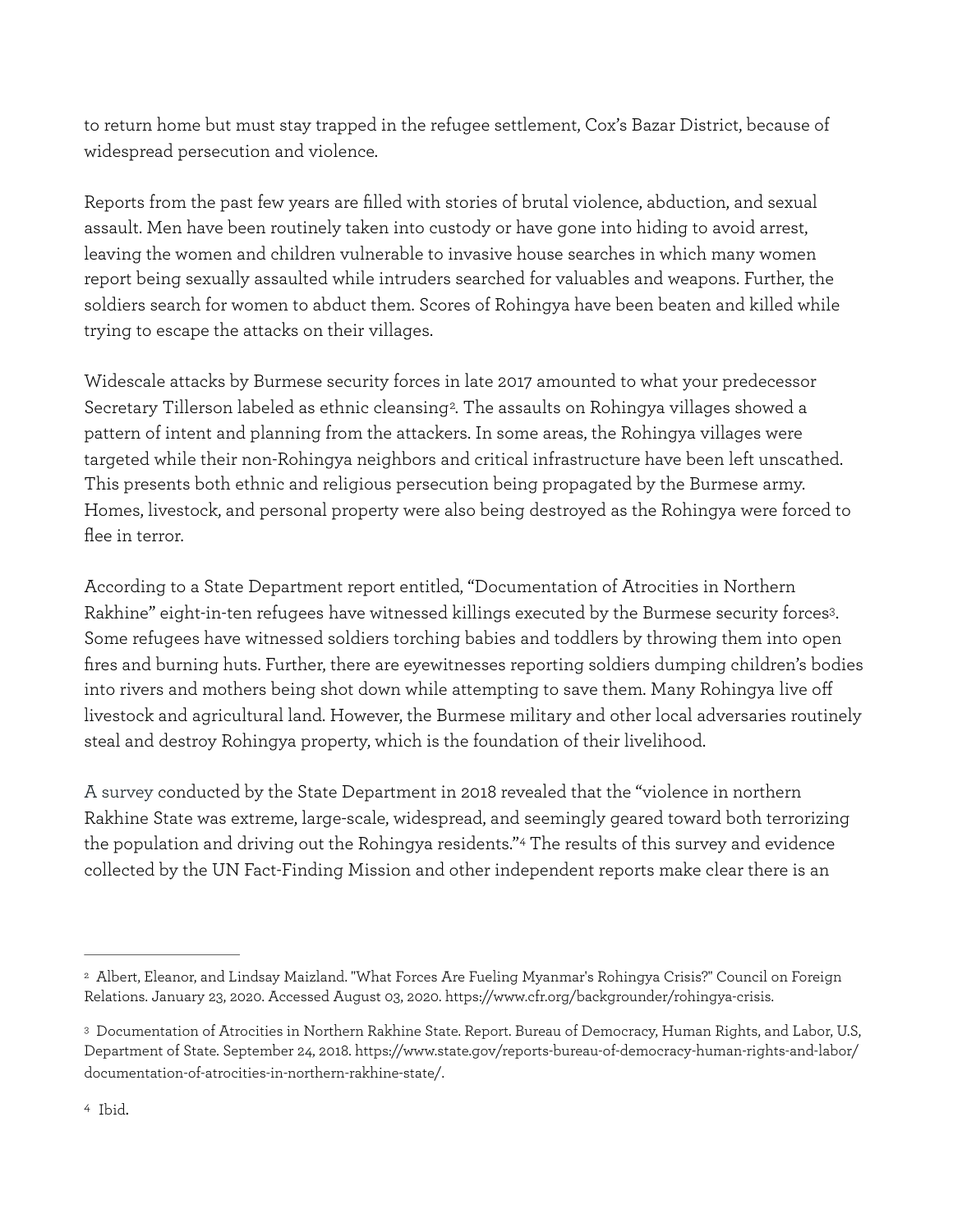<span id="page-2-3"></span><span id="page-2-2"></span>intent to destroy the Rohingya people<sup>5</sup>[.](#page-2-0) In December 2018, the United States Holocaust Memorial Museum determined there was compelling evidence that genocide had been committed against the Rohingya<sup>[6](#page-2-1)</sup>.

Issuing a genocide determination is wholly consistent with the foreign policy goals directed toward East Asia, and it is the United State's responsibility to both protect the victims of genocide anywhere in the world and to prosecute the perpetrators of genocide.

The actions in Burma are inconsistent with international human rights and religious freedom norms, standards, and law. If unchallenged sufficiently, these norms and standards will be eroded, threatening the lives and freedoms of millions more around the world who are subject to authoritarian regimes. Thankfully, the United States has a long record of opposing these types of atrocities.

A genocide designation at this time, in light of the coronavirus pandemic, would also help in bringing much-needed attention and humanitarian assistance to the Rohingya.

We thank you for the efforts your office has undertaken to counter Burma, but much more is required. We respectfully request the State Department to demonstrate international leadership in defending the lives, religious freedom, and property rights of the Rohingya people by designating the prolonged military aggression a genocide.

## Respectfully,

| Russell Moore                               | John Anderson                            |
|---------------------------------------------|------------------------------------------|
| President                                   | Father                                   |
| Southern Baptist Ethics & Religious Liberty | St. John the Merciful Mission            |
| Commission                                  |                                          |
|                                             | Anastasiia Aseeva                        |
| Puneet Ahluwalia                            | Executive Director                       |
| <b>Executive Director</b>                   | Union of Councils for Jews in the Former |
| South Asia Minorities Alliance Foundation   | Soviet Union                             |

<span id="page-2-0"></span><sup>&</sup>lt;sup>[5](#page-2-2)</sup> Report of the Independent International Fact-finding Mission on Myanmar. Report. Office of the High Commissioner, United Nations Human Rights. September 12, 2018. https://www.ohchr.org/Documents/HRBodies/HRCouncil/FFM-Myanmar/A\_HRC\_39\_64.pdf.

<span id="page-2-1"></span><sup>&</sup>quot;Museum Finds Compelling Evidence Genocide Was Committed Against Rohingya, Warns of Continued Threat." [6](#page-2-3) United States Holocaust Memorial Museum. December 3, 2018. https://www.ushmm.org/information/press/pressreleases/museum-finds-compelling-evidence-genocide-was-committed-against-rohingya-wa.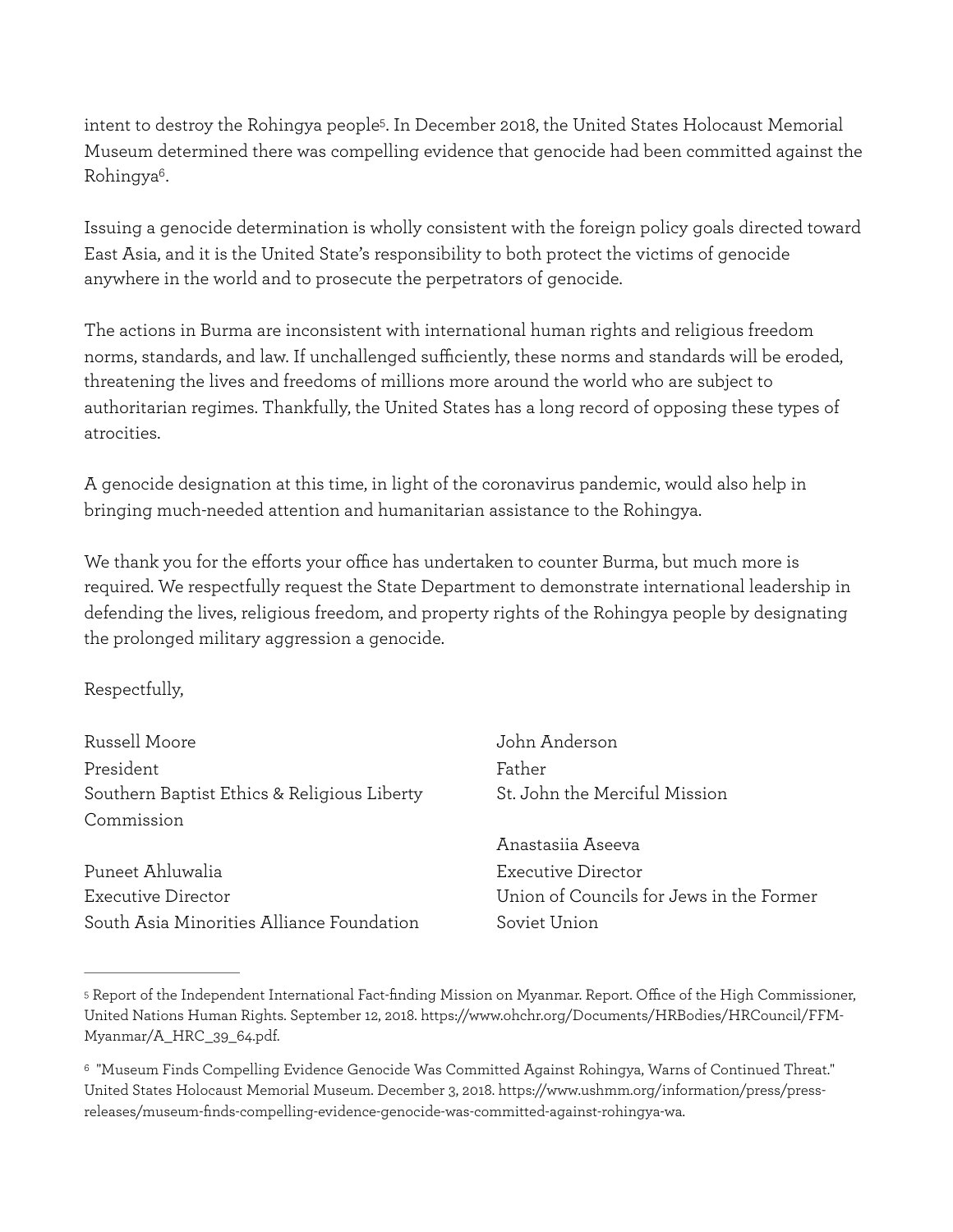Simon Billenness Executive Director International Campaign for the Rohingya

J. Mark Brinkmoeller Vice President International Interfaith Peace Corps

Brian Britton Director Harvest Family Network

Ann Buwalda Executive Director Jubilee Campaign

Shariq Ghani Director Minaret Foundation

Hamid Gharagozloo U.S. Representative International Organisation to Preserve Human Rights (IOPHR)

Fr Joseph K Grieboski Senior Fellow The Dietrich Bonhoeffer Institute

Johann Huleatt Outreach Director Bruderhof

Massimo Introvigne Managing Director Center for Studies of New Religions (CESNUR) Farahnaz Ispahani Senior Fellow Woodrow Wilson Center

Amjad Khan National Director of Public Affairs Ahmadiyya Muslim Community USA

Metodija Koloski President United Macedonian Diaspora

Josh Leach Policy Analyst Unitarian Universalist Service Committee

Brent McBurney President & CEO Advocates International, Inc.

Faith McDonnell Director, International Religious Liberty Program Institute on Religion and Democracy

Faith McDonnell Co-leader Suffering Church Network of the Global Anglican Future Conference (GAFCON)

Scott Morgan President Red Eagle Enterprises

Chris Palusky President and CEO Bethany Christian Services